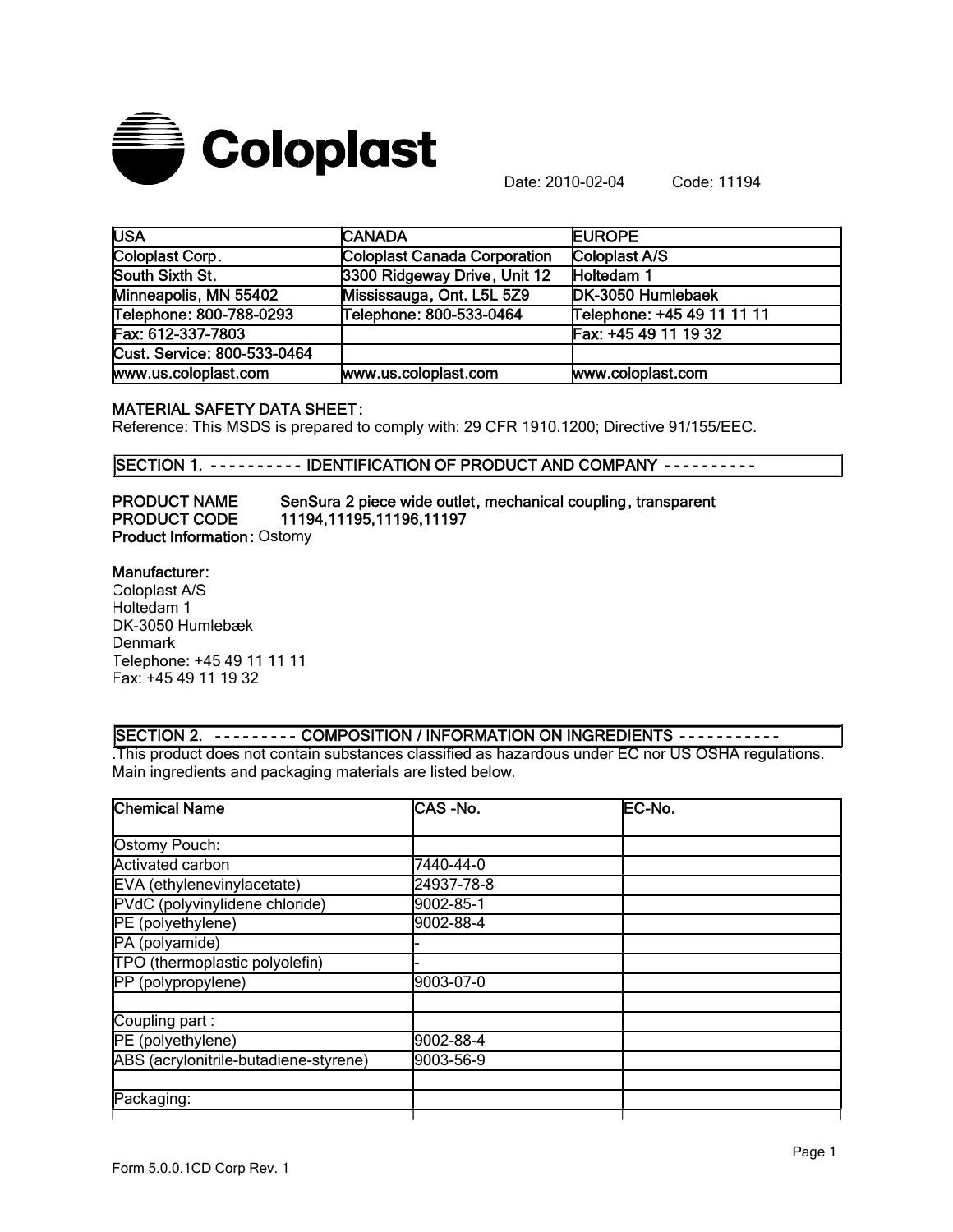| PE (polyethylene)    | 9002-88-4 |  |
|----------------------|-----------|--|
| Corrugated cardboard |           |  |
| Paper                |           |  |

### SECTION 3. - - - - - - - - - - HAZARDS IDENTIFICATION - - - - - - - - - -

This product consists primarily of polymer materials. Products poses no immediate hazard, but can give rise to toxic fumes in a fire.

# SECTION 4. - - - - - - - - - - FIRST-AID MEASURES - - - - - - - - - -

In Case of Eye Contact: Not relevant

In Case of Skin Contact: This product is intended to be in contact with the skin when used as directed in the instructions for use

If Inhaled: Not relevant

If Ingested/Swallowed: Not relevant

Other: Show this Safety Data Sheet to a physician or emergency ward.

## SECTION 5. - - - - - - - - - FIRE FIGHTING MEASURES - - - - - - - - - -

Extinguishing Media: Use water spray, carbon dioxide, dry chemical powder or appropriate foam. Special Firefighting Procedures: Keep personnel removed from and upwind of fire. Wear full fire fighting turnout gear and respiratory protection.

Exposure Hazard: Smoke, soot, CO/CO2, and other toxic fumes. Avoid contact with heated or molten product. Do not breathe vapors from heated product.

## SECTION 6. - - - - - - - - - ACCIDENTAL RELEASE MEASURES - - - - - - - - - -

No specific measures

### SECTION 7. - - - - - - - - - HANDLING AND STORAGE - - - - - - - - - -

Handling: See instructions for use. Storage: Store until use as supplied and at normal temperatures

### SECTION 8. - - - - - - - - - EXPOSURE CONTROLS / PERSONAL PROTECTION - - - - - - - - - -

Engineering Measures: None required Personal Protective Measures : None required Exposure limit values: None

## SECTION 9. - - - - - - - - - - PHYSICAL AND CHEMICAL PROPERTIES - - - - - - - - -

Appearance: Ostomy Bag Odor: None Physical State: Solid pH: Not applicable Vapor Pressure: Not applicable Vapor Density: Not applicable Boiling Point: Not applicable Melting Point/Freezing Point: Not applicable Solubility: Not applicable Density: Not applicable Flash Point: Unknown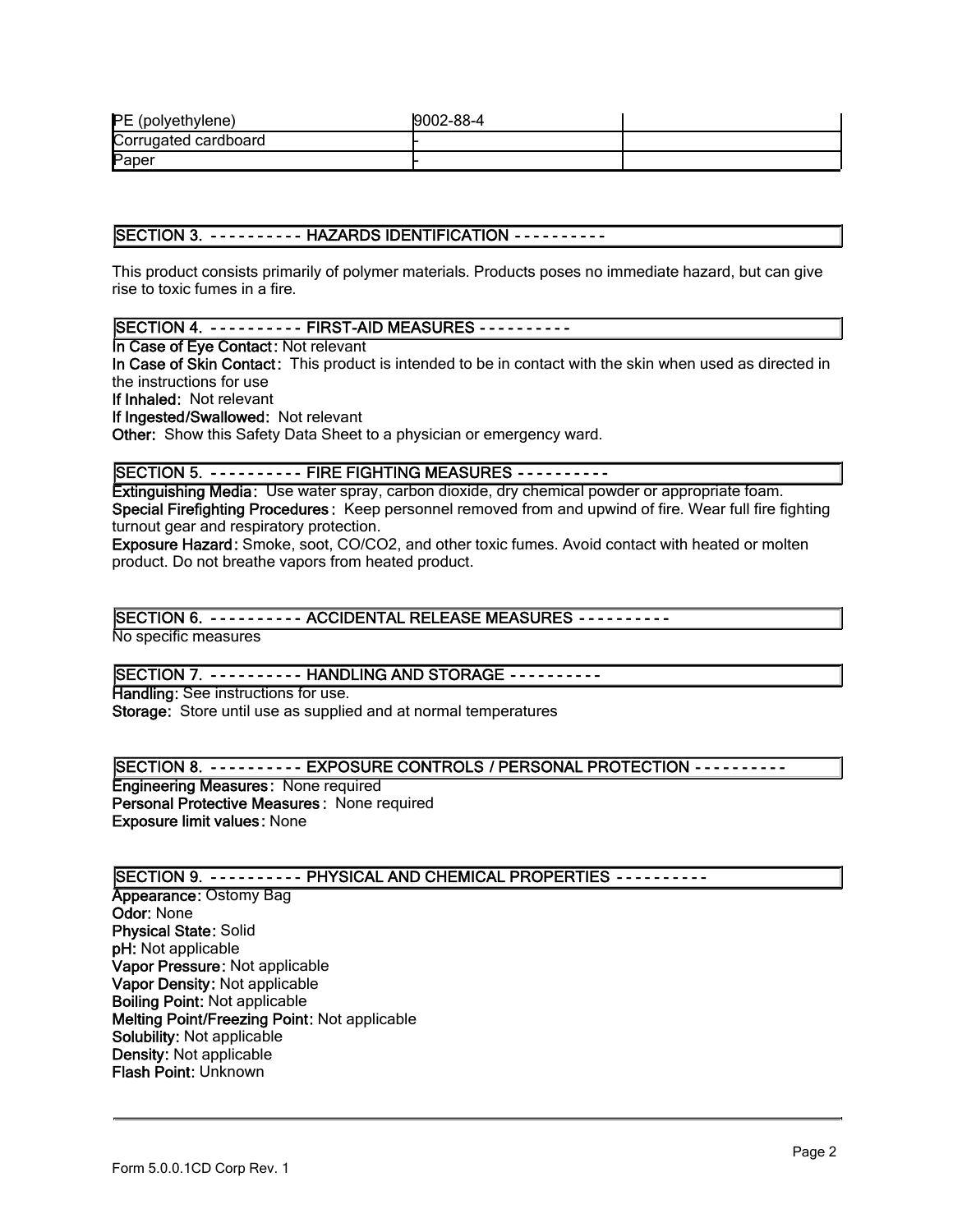### SECTION 10. - - - - - - - - - - STABILITY AND REACTIVITY - - - - - - - - - -

Stability: The product is stable under ambient conditions Conditions to avoid: High temperatures Materials to avoid: None known Hazardous Decomposition Products : Heating may produce toxic fumes Hazardous polymerization : No

### SECTION 11. - - - - - - - - - - TOXICOLOGICAL INFORMATION - - - - - - - - - -

This product is a medical device and has been evaluated according to the requirements of medical devices. According to current knowledge this product is considered non-toxic.

For further information please contact Coloplast A/S at the telephone number found in section 1.

## SECTION 12. - - - - - - - - - ECOLOGICAL INFORMATION - - - - - - - - - -

 Ecotoxicological data have not been determined specifically for this product. Based on toxicity data on the ingredients no ecotoxicological effects are expected. However, the product is not biodegradable and discharge to the environment should be avoided.

For further information please contact Coloplast A/S at the telephone number found in section 1.

### SECTION 13. - - - - - - - - - - DISPOSAL CONSIDERATIONS - - - - - - - - - -

The recommended disposal technology is incineration at any approved facility. The disposal should always be in compliance with National, Federal, State and local regulations. The product should not be discharged to the environment.

US: If this product as supplied becomes a waste, is does not meet the criteria of a hazardous waste as defined under the Ressource Conservation and Recovery Act (RCRA) 40 CFR 261. Under normal private use the product may be disposed of together with other household waste per RCRA 40 CFR 261.4.B1.

European Union: Per The European Waste Catalogue (EWC), in accordance with EC Directive 75/442/EEC, the following Waste Code can be used: 18 01 04 00 wastes whose collection and disposal is not subject to special requirements in view of the prevention of infection (e.g. dressings, plaster casts, linen, disposable clothing, diapers). However, if the waste in view of the prevention of infection needs special requirements, other Waste Codes should be used. It is the responsibility of the holder of the waste to determine the actual classification. Waste from private household may be disposed of together with other household waste.

## SECTION 14. - - - - - - - - - TRANSPORT INFORMATION - - - - - - - - - -

Not dangerous goods (ADR 2003, RID, DOT).

### SECTION 15. - - - - - - - - - - - REGULATORY INFORMATION - - - - - - - - - -

United States: This product is regulated under the Federal Food Drug and Cosmetic Act and do not require an MSDS for hazard communication as stated in 29 CFR 1910.1200.

This MSDS is supplied as an additional service.

### Comment:

European Union: This product is a medical device and is regulated under the Council Directive 93/42/EEC (commonly known as the Medical Device Directive). Medical devices do not require a safety data sheet for hazard communication.